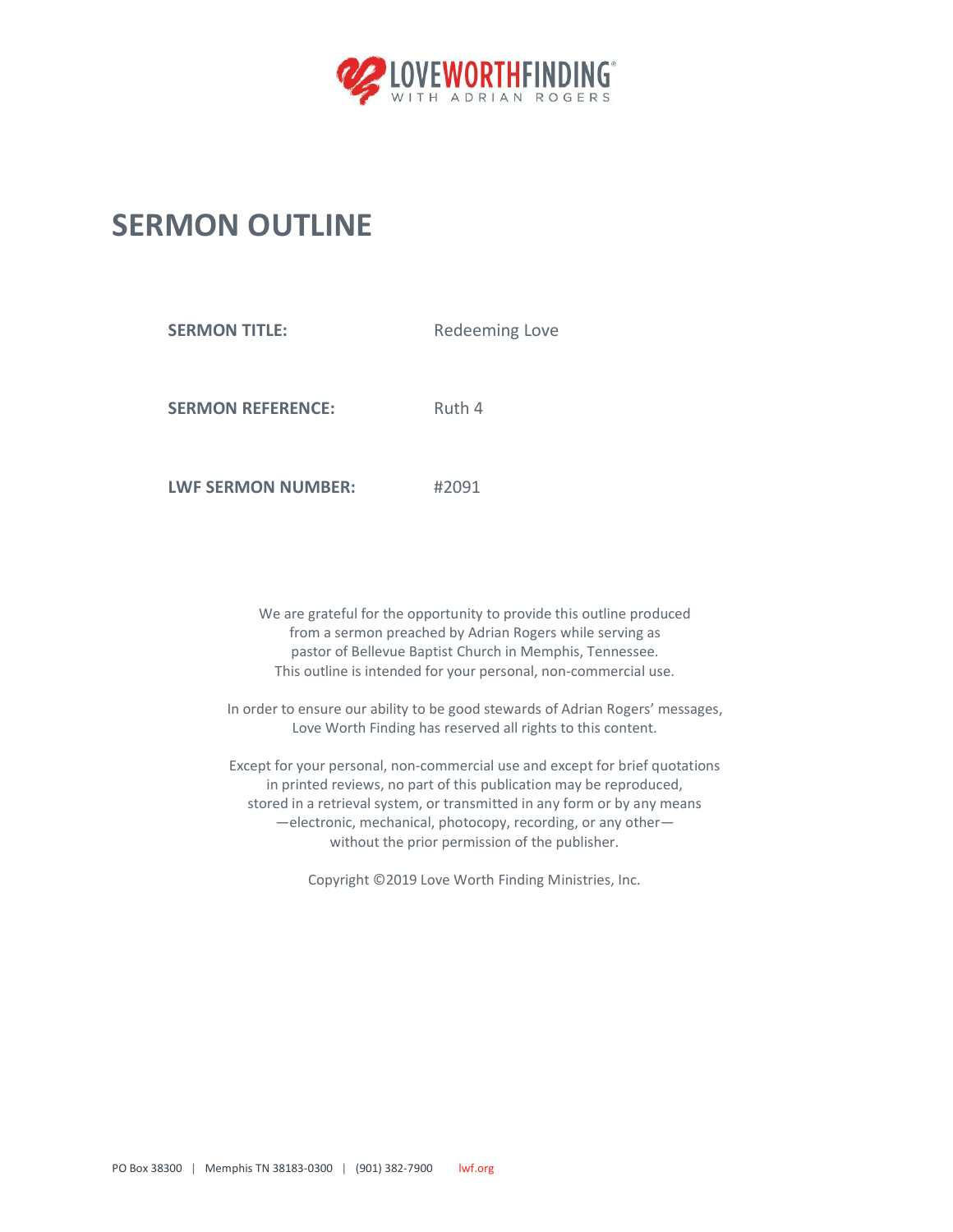- 1) INTRODUCTION
	- a) The book of Ruth has a happy ending.
		- i) It didn't start happily.
		- ii) It began with a funeral, but it ends with a wedding.
		- iii) It began with a famine, but it ends with fullness.
		- iv) It began with weeping; but in this fourth and final chapter, joy has come. (1) Psalm 30:5
	- b) Remember that Ruth is a picture of us the church, the bride of Christ. Boaz is a picture of the Lord Jesus Christ, our kinsman redeemer.
		- i) Ruth was a Moabitess, and Boaz was an Israelite.
		- ii) Ruth was a stranger from a hateful nation that had a curse upon it. She was alienated from the commonwealth of Israel.
		- iii) Boaz redeemed her, brought her in and married her.
	- c) The key word in Ruth 4 is redemption.
		- i) The word "redemption" is used at least 15 times in this one chapter.
		- ii) Ruth 4:4
	- d) In Ruth 4, we find three pictures of our Lord's gift of salvation.
- 2) A PICTURE OF OUR REDEEMING LORD (Ruth 4:1-6)
	- a) There were two laws from ancient Israel that come into play in Ruth 4.
		- i) The law of the kinsman redeemer.
			- (1) Leviticus 25
			- (2) In ancient Israel, God would give land to a tribe and family.
			- (3) If the landowner mortgaged his land or went into bankruptcy and had to sell his land, a near relative (a kinsman redeemer) could redeem that land and buy it back.
		- ii) The law of the Levirate marriage.
			- (1) Deuteronomy 25
			- (2) If a married couple had no children and the husband died, then the man's brother was to take the man's wife, who was now a widow, and marry her and endeavor to have children in order to keep the man's name alive.
		- iii) Therefore, there was a kinsman redeemer who could buy back the land and a kinsman who could marry the widow to raise up children.
		- iv) Three things were necessary in order for a man to be able to buy back the lost estate and marry the widow who came with the estate:
			- (1) He had to have the legal qualifications.
				- (a) He had to be a near kinsman.
			- (2) He had to have the money to do it; he had to be wealthy enough.
			- (3) He had to be willing to do it; it was not forced upon him.
		- v) These qualifications picture our Redeeming Lord.
	- b) Boaz was legally worthy.
		- i) Ruth 4:6
			- (1) Boaz was legally worthy and was ready to buy back the land and marry Ruth, but there was a nearer kinsman than he.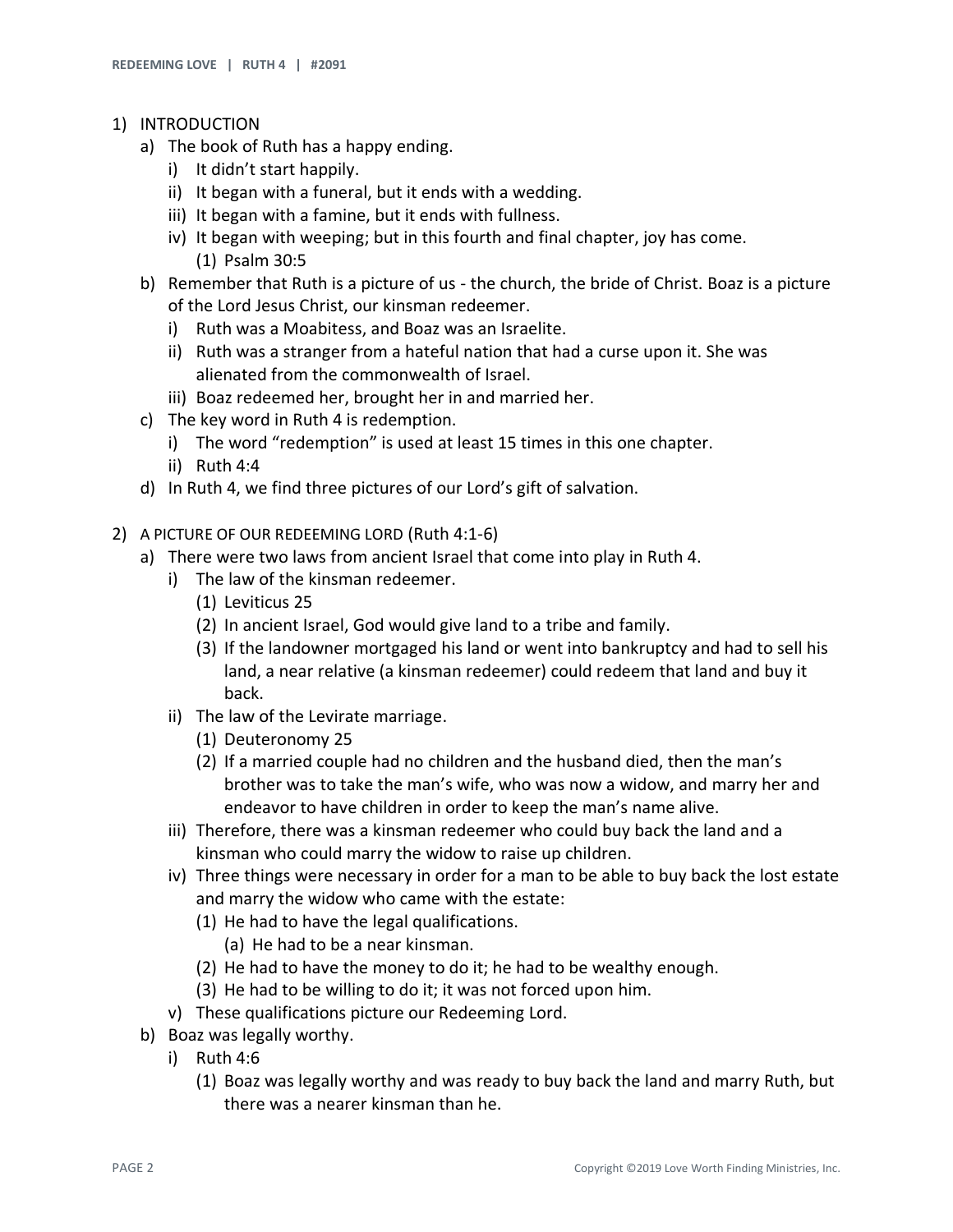- (a) The nearer kinsman who could not redeem represents Adam.
- (b) We are all related to Adam.
- (c) In Adam, we all die.
- ii) Ruth 4:2
	- (1) Boaz gathered together ten witnesses in the gate.
	- (2) The Ten Commandments are the ten witnesses that testify that our Adamic nature cannot save us.
		- (a) If we break the law in one point, we are guilty of all.
- iii) The nearer kinsman, so full of self and selfishness (lest he mar his own inheritance) could not redeem.
	- (1) But there was one who was next in line willing to redeem.
	- (2) Our Lord Jesus Christ became a human being that He might become our near kinsman.
		- (a) Hebrews 2:14
- c) Jesus is legally worthy.
	- i) He had to redeem us as man in order to be our near kinsman.
	- ii) Revelation 5:1-9
		- (1) The book referred to in this passage is the title deed to Earth; the official document that determines the outcome of all history.
		- (2) Jesus alone is worthy.
- d) Jesus is lavishly wealthy.
	- i) Ruth 2:1
		- (1) Boaz was a mighty man of wealth.
	- ii) Jesus paid a far greater price for us than Boaz paid for Ruth.
		- (1) 1 Peter 1:18-19
		- (2) Ephesians 1:7
		- (3) 1 Peter 3:18
		- (4) Revelation 5:9
	- iii) Jesus bought us back with His blood.
- e) Jesus was lovingly willing.
	- i) Boaz did not have to buy Ruth, nor did the Lord Jesus have to buy us.
	- ii) He does not love us because we're valuable; we're valuable because He loves us.
	- iii) He loves us by His sheer grace, as Boaz loved Ruth before she ever knew his name.
	- iv) We love Him because He first loved us.
		- (1) 1 John 4:19
- 3) A PICTURE OF OUR RENEWED LIFE (Ruth 4:7-8)
	- a) Ruth had three major problems; and without Christ, we share these same problems.
		- i) Ephesians 2:12-13
		- ii) Her past was cursed.
			- (1) She was born a Moabite.
				- (a) She was an alien from the commonwealth of Israel.
				- (b) Ephesians 2:12
			- (2) She lived under a curse.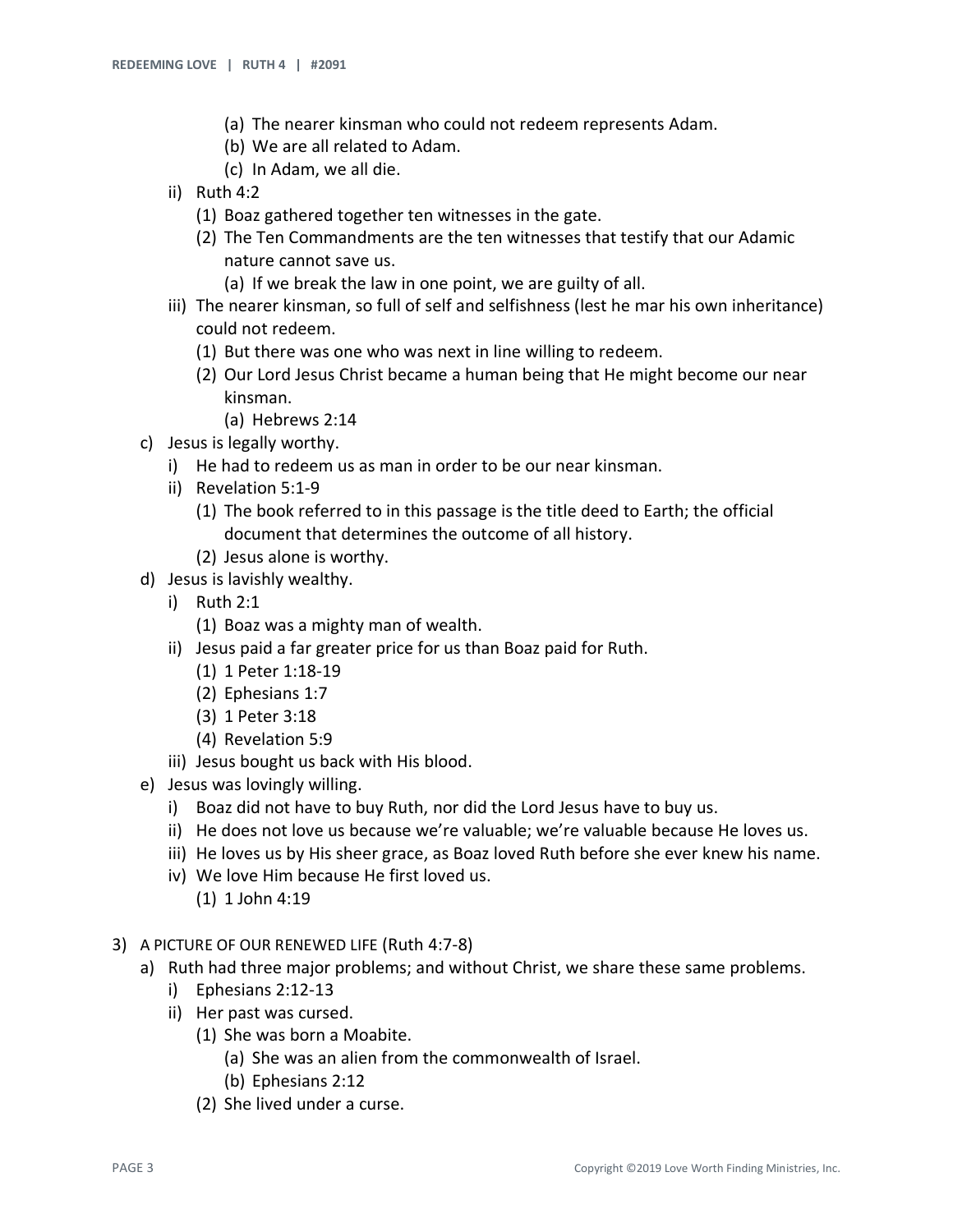- (a) Deuteronomy 23:3
- (b) The Moabites were descendants of Lot, who had a child through an incestuous relationship with his daughter; and the curse was upon them.
- (3) According to the law, the law could not admit Ruth.
	- (a) So is the case with each of us.
	- (b) In Adam, we all die.
- iii) Her present was crushed.
	- (1) Ephesians 2:12
		- (a) Ruth was a stranger to the things of God; she was without Christ.
		- (b) Her life was marked by tragedy and sorrow.
		- (c) The joys of a life with Christ were not hers.
- iv) Her future was condemned.
	- (1) Ephesians 2:12
	- (2) Her future, without God, was hopeless.
- b) Ephesians 2:19
- c) The word "redeem" means "to purchase, to buy back." It can also mean "to buy out," "to take out of the marketplace." It also means "to set free."
	- i) When our Lord redeemed us, not only did He buy us, but He took us out of the market place; we are no longer for sale.
		- (1) This speaks to our eternal security.
	- ii) We are set free in Christ.
- d) Ruth 4:7-8
	- i) As was the custom, the nearer kinsman, who could not redeem, took off his shoe and handed it to Boaz.
	- ii) When Jesus paid for our sins, He took our place: He stands in our shoes.
		- (1) As Boaz stood in the shoes of the nearer kinsman, Jesus stood in our shoes and paid the price that we cannot pay.
	- iii) 2 Corinthians 5:21
- 4) A PICTURE OF OUR RESTORED LEGACY (Ruth 4:10-17)
	- a) Ruth received a family.
		- i) Ruth 4:10
		- ii) When we are saved, we become a part of the family of God.
	- b) Ruth received a fortune.
		- i) Ruth 4:10
		- ii) No longer is Ruth gleaning the fields; she owns the field. She shares in the wealth of Boaz.
		- iii) As Christians, we are joint heirs with Jesus.
			- (1) Romans 8:17
			- (2) Joint heir means to "share and share alike."
			- (3) Everything that belongs to Jesus belongs to us. (a) Psalm 37:11
	- c) Ruth received fame.
		- i) Ruth 4:11